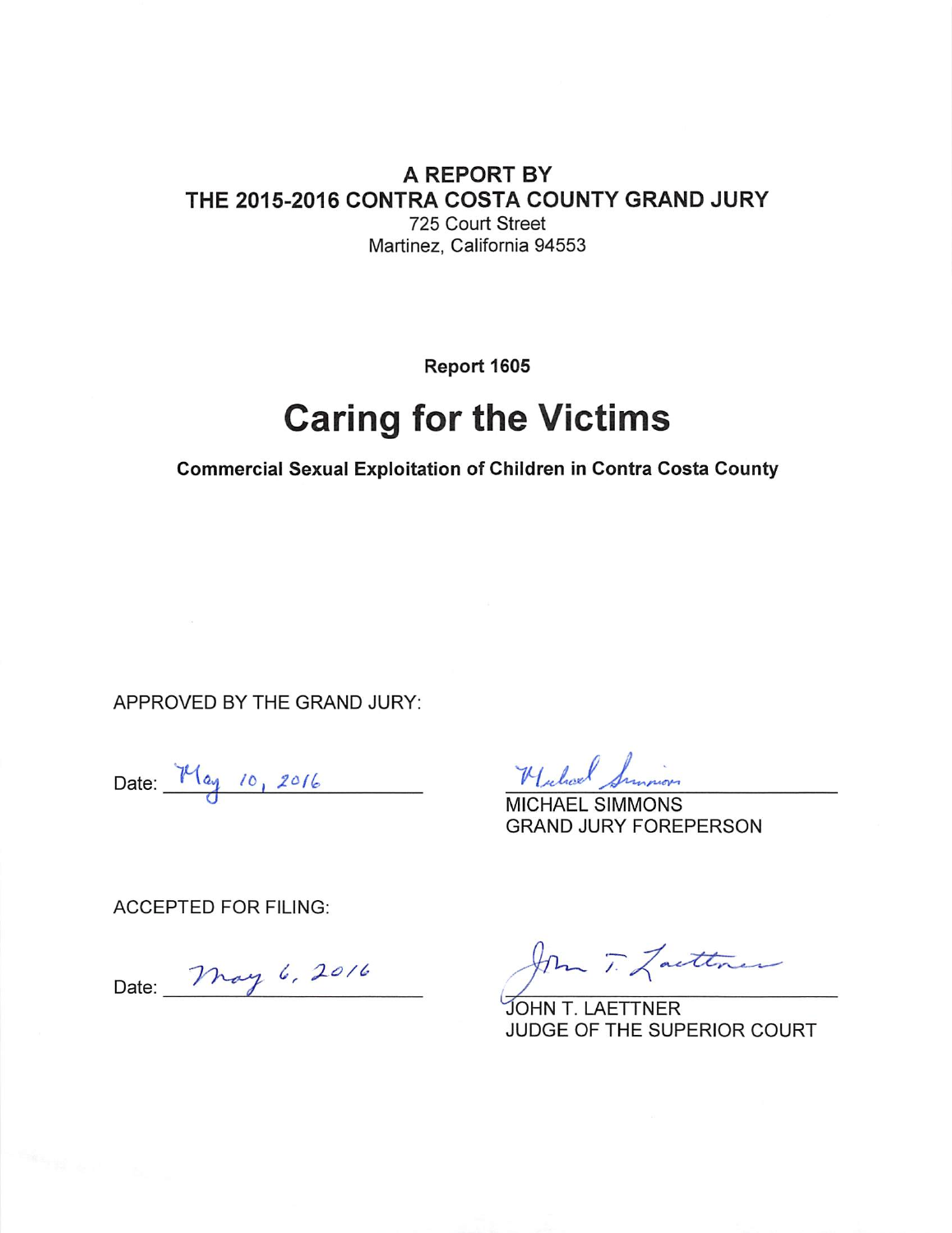Contact: Michael Simmons **Foreperson** 925-957-5638

Contra Costa County Grand Jury Report 1605

# **Caring for the Victims**

# **Commercial Sexual Exploitation of Children in Contra Costa County**

#### **TO: Contra Costa County Board of Supervisors Contra Costa County Sheriff The City Councils for the following cities: Antioch, Brentwood, Clayton, Concord, Danville, El Cerrito, Hercules, Lafayette, Martinez, Moraga, Oakley, Orinda, Pinole, Pittsburg, Pleasant Hill, Richmond, San Ramon, San Pablo, Walnut Creek**

#### **SUMMARY**

Human trafficking is a nationwide problem. In Contra Costa County, law enforcement and other agencies identified at least 108 victims of human trafficking from June 2014 through June 2015; of those cases, thirty-nine involved minors exploited for sex.

The County organized its official response to the problem of human trafficking by organizing a "Coalition of Zero Tolerance for Human Trafficking Summit" in January 2015. The Coalition set up a broad framework for understanding and dealing with human trafficking, which began with training two hundred employees of the Employment & Human Services Department (EHSD) and its interagency partners (County agencies and non-government organizations). EHSD assigned the more difficult problem of caring for commercial sexual exploitation of children (CSEC) to Children and Family Services (CFS), a bureau of EHSD.

CFS started work on a protocol to establish a comprehensive system of care for victims of CSEC, a system that did not previously exist in the County (the "CSEC Protocol"). By October 2015, the CSEC Protocol was complete and submitted to the California State Department of Social Services. However, by March 2016, more than a year after the Coalition Summit, the CSEC Protocol was yet to be fully communicated throughout the County, much less implemented. Many of the interagency partners who are to assist in implementing the Protocol (particularly the police departments of the cities, victim advocates in the District Attorney's (DA) Office and Juvenile Hall) were unaware of their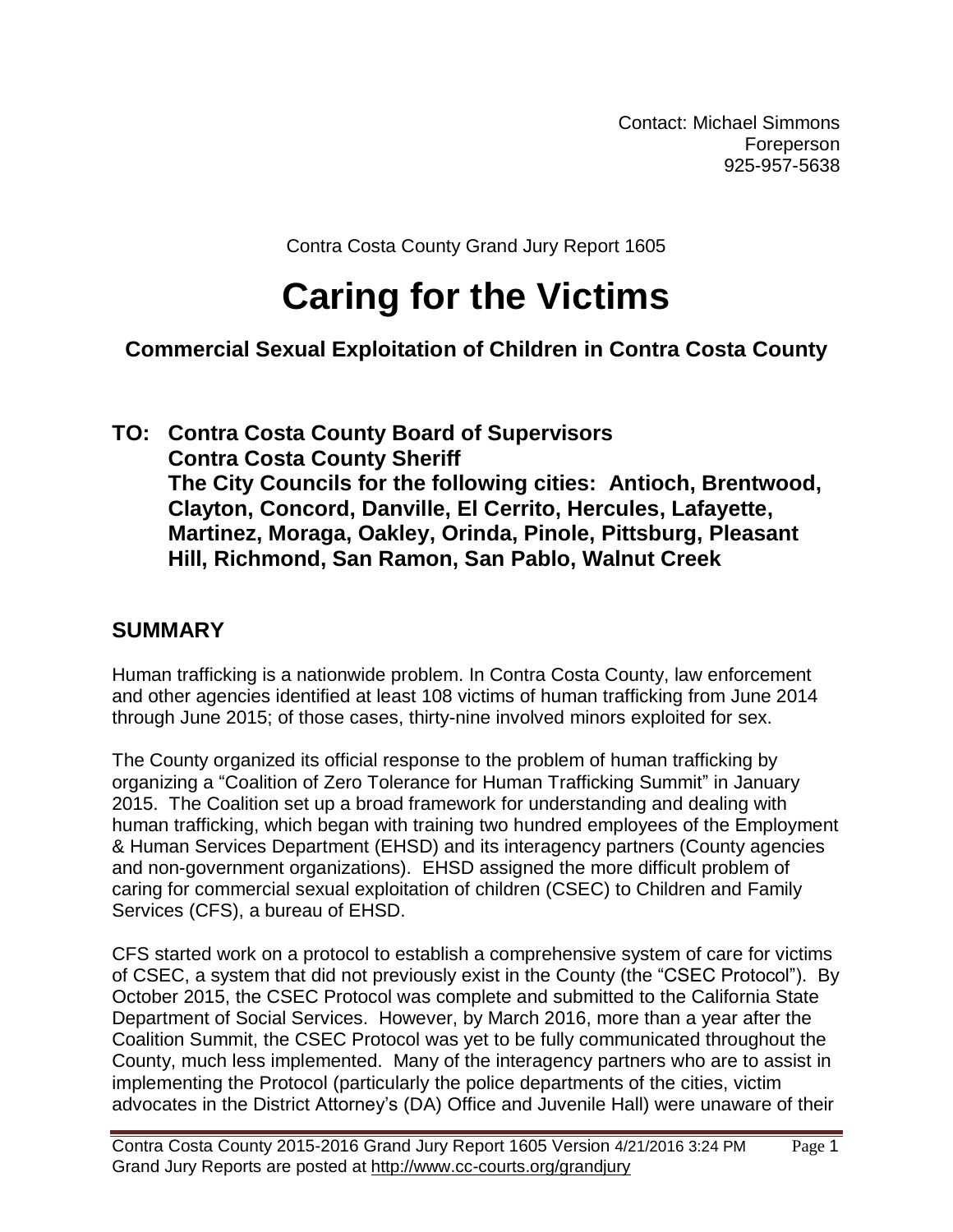part in the Protocol and the role of the other agencies.

Until the Protocol is fully implemented, Contra Costa County still does not have a comprehensive system of care for victims of CSEC.

#### **METHODOLOGY**

In its 7-month investigation, the Grand Jury:

- Reviewed the pertinent legal statutes on human trafficking and CSEC, both California and Federal,
- Researched State and County documents and reports on the issue,
- Joined meetings of the Coalition for Zero Tolerance for Human Trafficking and the CSEC Steering Committee,
- Visited Juvenile Hall, the Family Justice Center and Calli House for discussions,
- Interviewed representatives and social workers at the Employment & Human Services (EHS) Department, including the Children & Family Services (CFS) bureau,
- Interviewed Probation Department personnel,
- Interviewed police officers from several cities, who worked directly on sex crimes, drugs, domestic violence and human trafficking,
- Interviewed personnel from non-governmental organizations (NGOs) dealing with sexual violence and CSEC victims,
- Interviewed victim advocates from various agencies.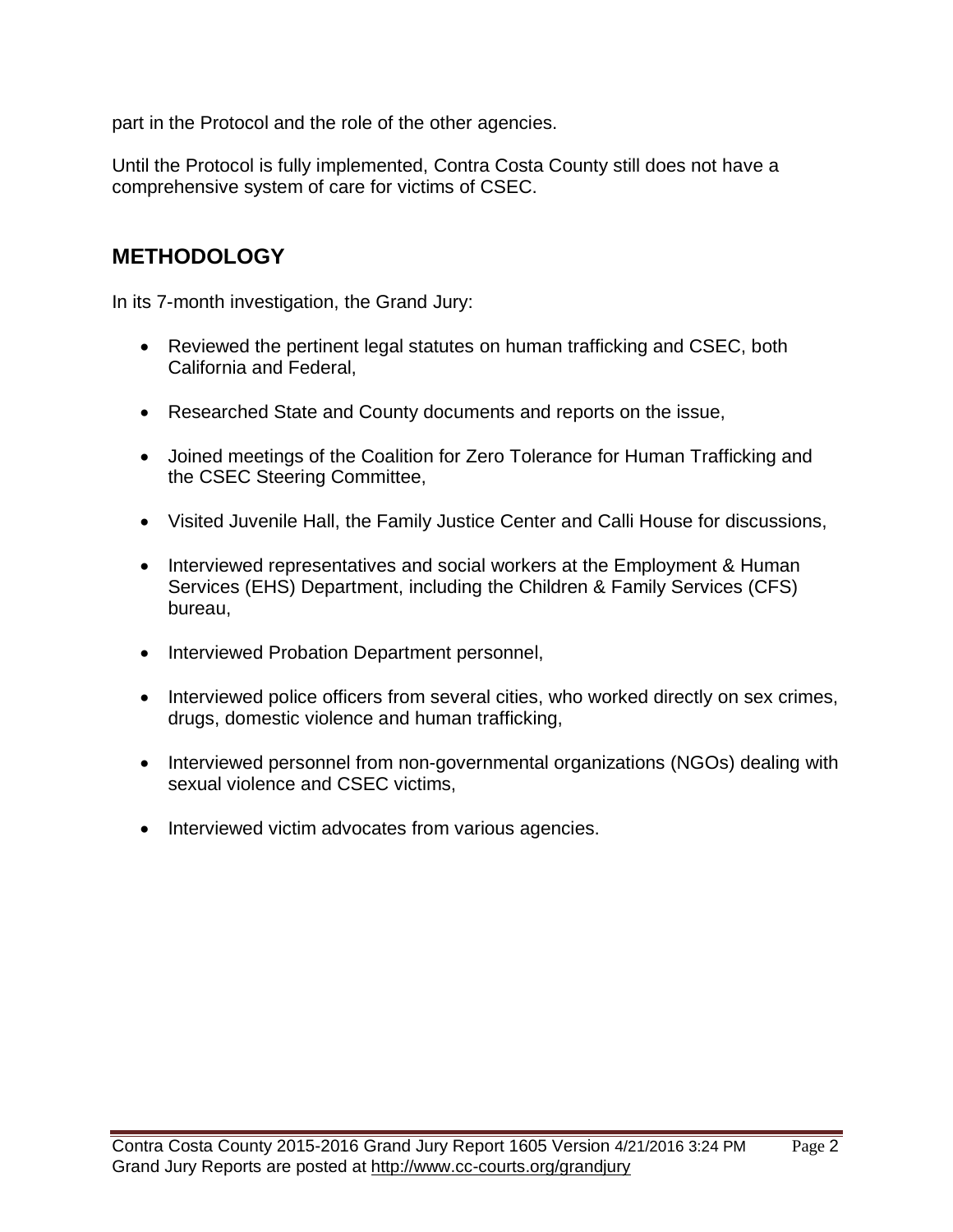# **BACKGROUND**

Human trafficking exists in Contra Costa County as it does throughout the United States. It is today's version of slavery. Its victims are exploited due to their lack of resources and sophistication, and treated as commodities rather than as human beings.

Human trafficking exists in four forms:

- Labor trafficking,
- Adult sex trafficking,
- Commercial sexual exploitation of children (CSEC),
- Domestic servitude.

The citizens of Contra Costa County are living with this form of slavery hidden in their midst.

In 2012, California Attorney General Kamala Harris released her report - "The State of Human Trafficking in California" (the AG Report). In the AG Report, Ms. Harris states that human trafficking as a criminal business enterprise (\$32 billion globally) is second only to the drug trade in annual revenues. The AG Report's most important recommendation is that government agencies and the community should take a victimcentered approach in dealing with this crime.

Perhaps the most appalling category of human trafficking is the sexual exploitation of children. Children sexually exploited for commercial reasons cannot legally consent to sex and, therefore, are not willing prostitutes. Victims of CSEC are initiated into sexual slavery between 12 to 14 years old on average. The majority of these children are American citizens according to the County Coalition's Human Trafficking summit report. Typically, they are victims of physical abuse, sexual assault, and psychological and emotional manipulation by adults, i.e., the pimps and the johns. The trauma, stemming from months or years of sexual abuse and emotional manipulation is complex and extensive. For this reason, the County Coalition against Human Trafficking suggests County personnel (law enforcement and social workers) who interact with the CSEC children should be trauma-informed, i.e., properly trained and aware of the complex trauma that the children have undergone.

This Grand Jury report concentrates on the County's efforts to identify, rescue and care for these children and to restore to them a life that is safe, secure and productive.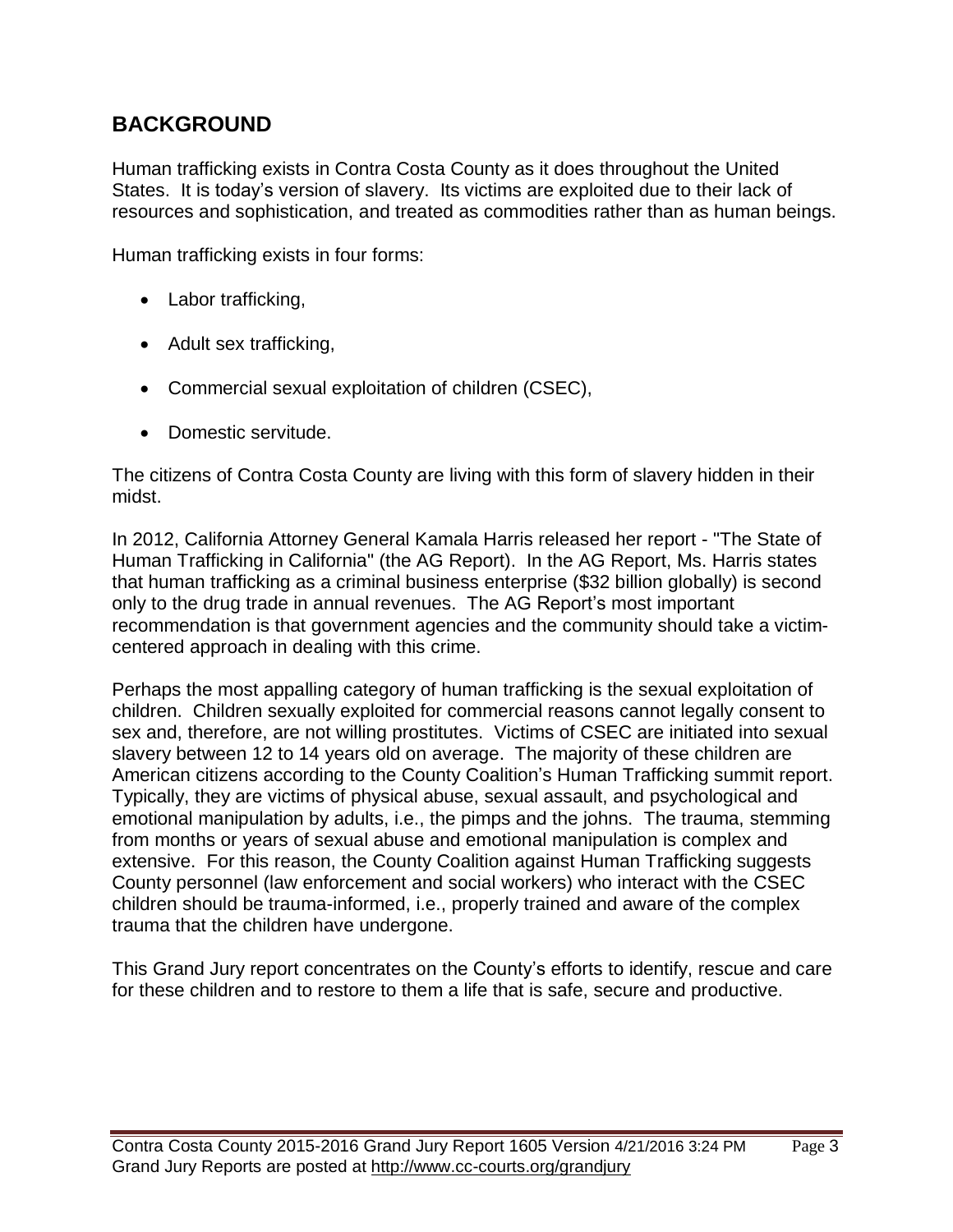### **DISCUSSION**

Prior to the AG Report and the first County summit meeting in January 2015, the County had no formal plan or protocol to address CSEC.

County agencies began to develop that protocol by focusing on the applicable law. Section 236.1 of the California Penal Code addresses human trafficking (including CSEC). With respect to CSEC victims, it provides:

- *"Any person who causes, induces, or persuades a person who is a minor to engage in a commercial sex act is guilty of human trafficking."*
- *"Consent by a victim of human trafficking who is a minor at the time of commission of the offense is not a defense to a criminal prosecution under this section."*

The following two provisions on CSEC are set forth in the Welfare and Institutions Code:

- Section 300. *"… a child who is sexually trafficked as described in 236.1 of the Penal Code or who receives food and shelter in exchange for, or who is paid to perform sexual acts described in Section 236.1 or 11165.1 of the Penal Code, and whose parent or guardian failed to, or was unable to, protect the child… is within the jurisdiction of the juvenile court which may adjudge that person to be a dependent child of the court ….These children shall be known as commercially sexually exploited children."* (Emphasis added.)
- Section 300.2 *"… the purpose of the provisions of this chapter relating to dependent children is to provide maximum safety and protection for children who are currently being physically, sexually, or emotionally abused, being neglected, or being exploited, and to ensure the safety, protection, and physical and emotional well-being of [such] children."*

In January 2015, three years after the AG Report, the Contra Costa County District Attorney called for a summit on human trafficking. Chaired by a senior manager from EHSD, a multi-disciplinary coalition was formed called the Coalition for Zero Tolerance for Human Trafficking.

In June 2015, the Coalition Chair issued a memo to the Board of Supervisors stating that a comprehensive system of care for victims of CSEC does not exist in Contra Costa County. The memo also said that the best practice for care of victims of CSEC might be the Family Justice Centers in Richmond and Concord. These are multiservice centers – "one-stop-shops" – for victims of domestic violence.

Under state law, EHSD is designated as the lead agency for setting up a system of care for the victims of human trafficking in Contra Costa County. In March 2015, the Coalition tasked CFS, a division of EHSD, with organizing a CSEC Steering Committee.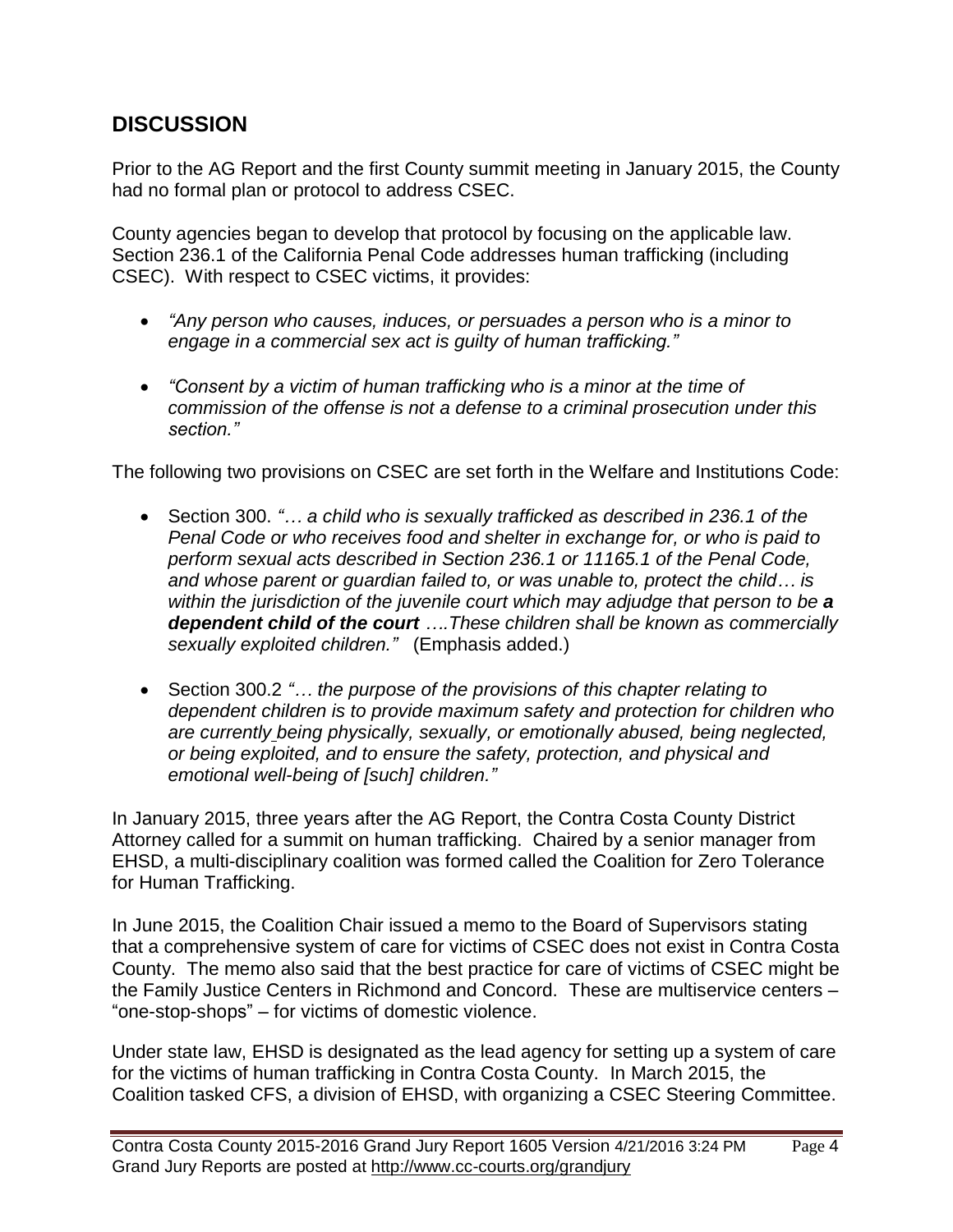The Committee was to prepare an interagency protocol (the "CSEC Protocol") for the care of victims of CSEC in Contra Costa County.

In developing a protocol, the Committee acted in accordance with Welfare and Institutions (WIC) Code sections 16524.6– 16524.11, These WIC sections provide, in part:

- 16524.6 *"…in order to adequately serve children who have been sexually exploited, it is necessary that counties develop and utilize a multidisciplinary approach to case management, service planning and provision of services."*
- 16524.6 *"... that counties develop and utilize interagency protocols to ensure services are provided as needed to this population."*
- 16524.7. (a) (1) *"There is hereby established the Commercially Sexually Exploited Children Program. This program shall be administered by the State Department of Social Services."*
- 16524.7. (a) (2) *"The department, in consultation with the County Welfare Directors of California, shall develop an allocation methodology to distribute funding for the program. Funds allocated shall be utilized to cover expenditures related to the costs of implementing the program, prevention and intervention services, and training related to children who are victims of commercial sexual exploitation."*
- 16524.7. (a) (4) *"Funds provided to the counties electing to participate in the program shall be used for prevention activities, intervention activities and services to children who are victims, or at risk of becoming victims, of commercial sexual exploitation."*
- 16524.7. (a) (4) (D) [A key mandate to the funding allocation is] *"hiring county staff trained and specialized to work with children who are victims of commercial sexual exploitation to support victims and their caregivers, and to provide case management interagency and cross-departmental response.*" (Emphasis added*.)*

In October 2015, the CSEC Steering Committee was renamed CSEC Protocol Oversight Committee. The Committee submitted the "Interagency Protocol for Serving Commercially Sexually Exploited Children in Contra Costa County" (the "CSEC Protocol") to the State Department of Social Services. This move allowed the County to participate in California's CSEC Program, thereby qualifying for funds to support victims of CSEC.

The State Department of Social Services initially released \$25,000 to the County for CSEC planning. In early 2016, the State then released \$277,628 as a Tier II grant for training and actual services for victims of CSEC. The State also earmarked \$82,107 as "Augmentation for Federal CSEC activities."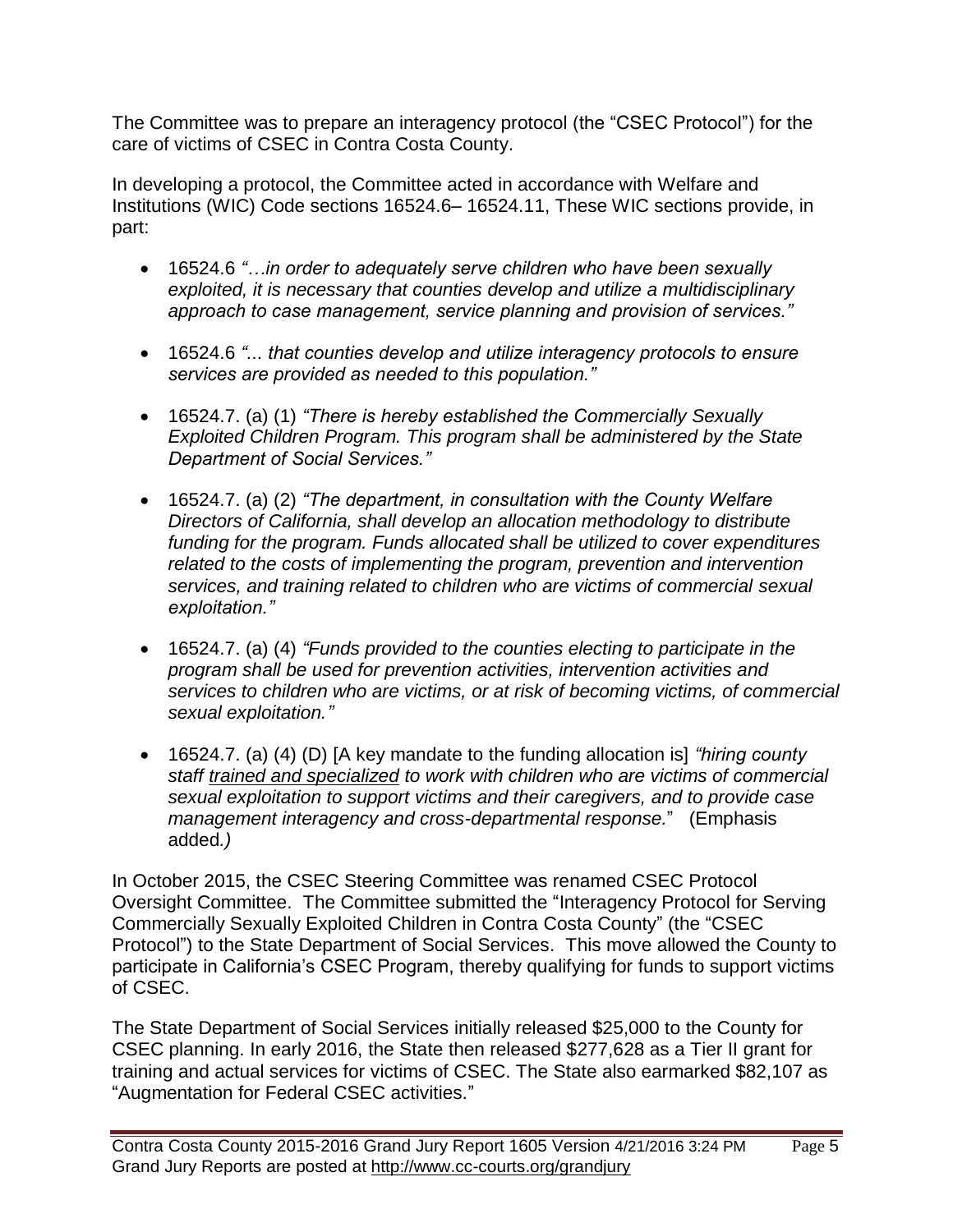The CSEC Protocol sets up the framework for collaboration and coordination among County agencies, cities and NGOs providing rescue, protection and care for victims of CSEC.

The Protocol states, in part:

- *"This Protocol has been created and adopted by the CSEC Protocol Oversight Committee."*
- *"Contra Costa County Children & Family Services (CFS) will be responsible for providing leadership and staff support for the CSEC Protocol Oversight Committee."*
- *"[The Committee, led by CFS,] will implement and oversee the Interagency Protocol."*
- *"Additionally, the [interagency] partners will create protocols (within their own agencies or NGOs) to aid in the identification, assessment and delivery of services to CSEC youth in the community."*
- *Mental Health, under County Health Department should "perform assessment of a CSEC victim's mental health and recommend services."*

The Protocol also contains a flow chart that shows the coordinated response for a victim of CSEC from the community, law enforcement and CFS. At all of the major decision points, referrals to CFS and hotline calls to CFS are the key initial action points. In essence, CFS is the proposed hub and navigator for care of victims of CSEC.

To date, over 200 CFS personnel have received basic training, a starting point for training staff to care for victims of CSEC. Additional training is necessary for the specialization of certain personnel to act as the "navigators" for the victims of CSEC within Child Welfare. This carries out the mandate of Section 16524.7 of the Welfare & Institutions Code, which requires *"hiring county staff trained and specialized to work with children who are victims of commercial sexual exploitation." (*Emphasis added.)

Because Contra Costa County lacks foster parents with specialized training to handle victims of CSEC, social workers often must place these children in foster homes outside of the County. Although a concern and a cause of additional expense to the County, the benefit may be that it puts more distance between the victim of CSEC and his or her exploiters.

Training for law enforcement personnel (police officers and deputy sheriffs) in interviewing victims of CSEC needs to be more victim-centered and trauma-informed. Many officers do not have even basic CSEC training, only a short briefing on the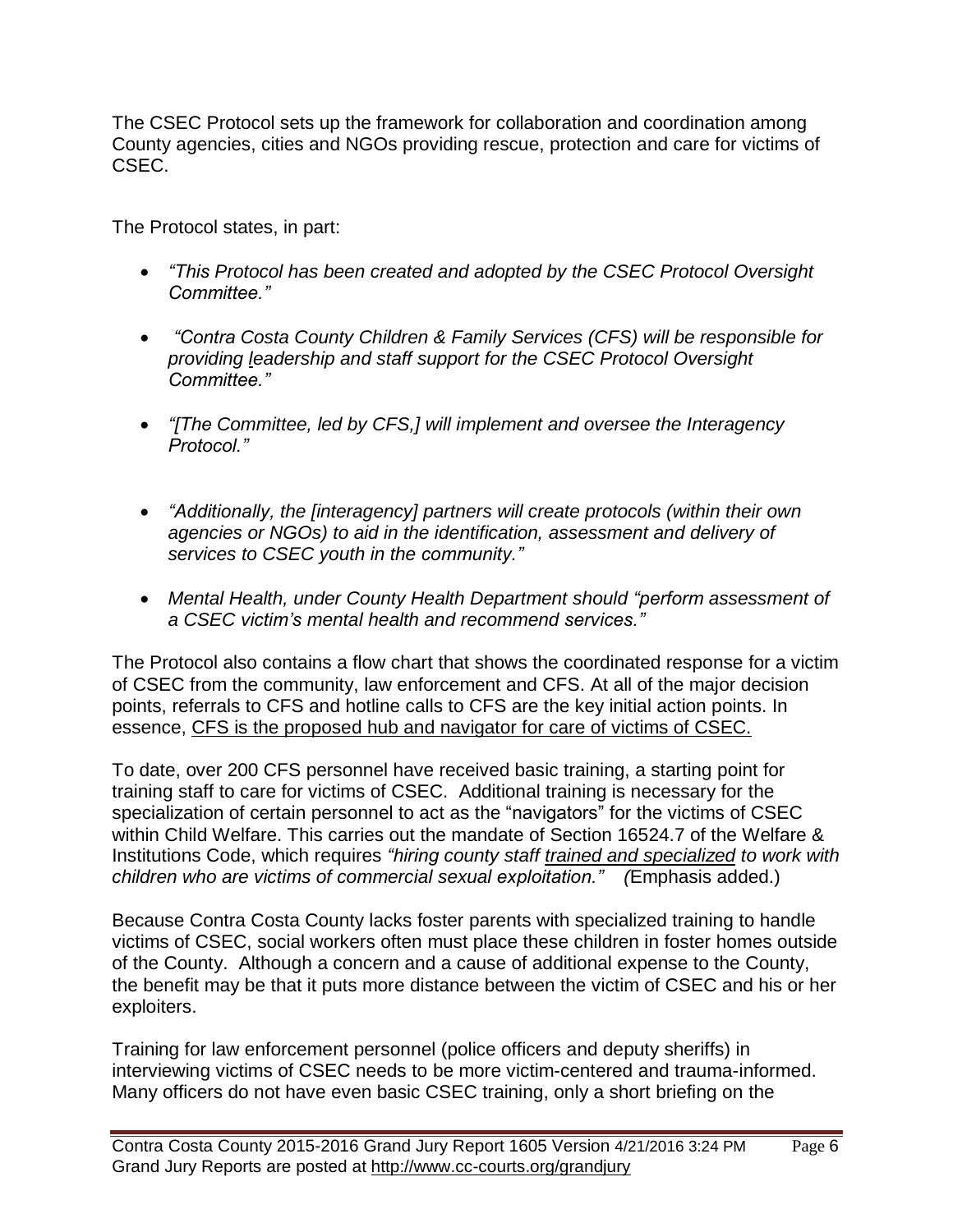subject. This lack of training may contribute to the unwillingness of a majority of suspected victims of CSEC to name their pimp exploiters or to accept needed social services and mental health appraisal/therapy. These youths are usually distrustful of police. Estimates of cooperation by victims of CSEC are uniformly low. Such estimates run from a high of 2 out of 10, to 2 out of 100, with one estimate of "zero cooperation." The non-cooperation behavior may also be due to the coercion and manipulation practiced by the children's exploiters.

Perhaps indicative of the lack of CSEC training for law enforcement first responders, the DA's Office has prosecuted fewer cases of CSEC pimps in 2015 than it has in previous years.

The current typical referral practice among law enforcement personnel (city police, the DA's Office and Juvenile Hall) who encounter CSEC youth is to call in Community Violence Solutions (CVS), a non-government organization (NGO) specializing in domestic violence, sexual assault and trafficking victims. Although well regarded in its area of expertise, CVS has limited resources. Whether future referrals to CVS will continue remains unknown, since the new Protocol proposes that the hub of care for victims of CSEC should be CFS, not CVS.

Law enforcement also calls in the victim advocates from the DA's Office. These advocates navigate victim assistance for the law enforcement community. Victim advocates respond first by keeping the victims of CSEC safe, usually within Juvenile Hall, and providing them with therapy, using non-Health Department therapists, who are paid for by victim compensation funds.

As a pragmatic measure, law enforcement sometimes books suspected victims of CSEC into Juvenile Hall under various statutes in the Welfare and Institutions Code dealing with crimes committed by youth. Such bookings allow authorities to keep victims of CSEC under protective custody, away from their exploiters. It also provides Probation and CVS time to assess the situation and to give these youth access to therapy and social services. However, Juvenile Hall rarely consults CFS social workers in these situations. Due to this lack of consultation with CFS, a non-criminal hold order for the child is seldom requested. Placing the child in Juvenile Hall on a criminal charge runs the risk of exposing the child to criminal behavior. Once in Juvenile Hall, most victims of CSEC are uncooperative and ultimately released back to their next of kin where they will likely walk back to their exploiters. Return of these children to an unsafe situation conflicts with the mandate of Section 300 of the Welfare & Institutions Code, which is *"to provide maximum safety and protection to children who are currently being physically, sexually, or emotionally abused."*

Calli House, part of the Contra Costa Health Department's Homeless Youth Services, is another facility, separate from Juvenile Hall and CVS, which is available for CSEC support services. Calli House provides temporary health, therapy and housing assistance to runaway minors in the County. Occasionally, upon request by CVS or CFS, it takes in suspected victims of CSEC who are not booked into Juvenile Hall. CFS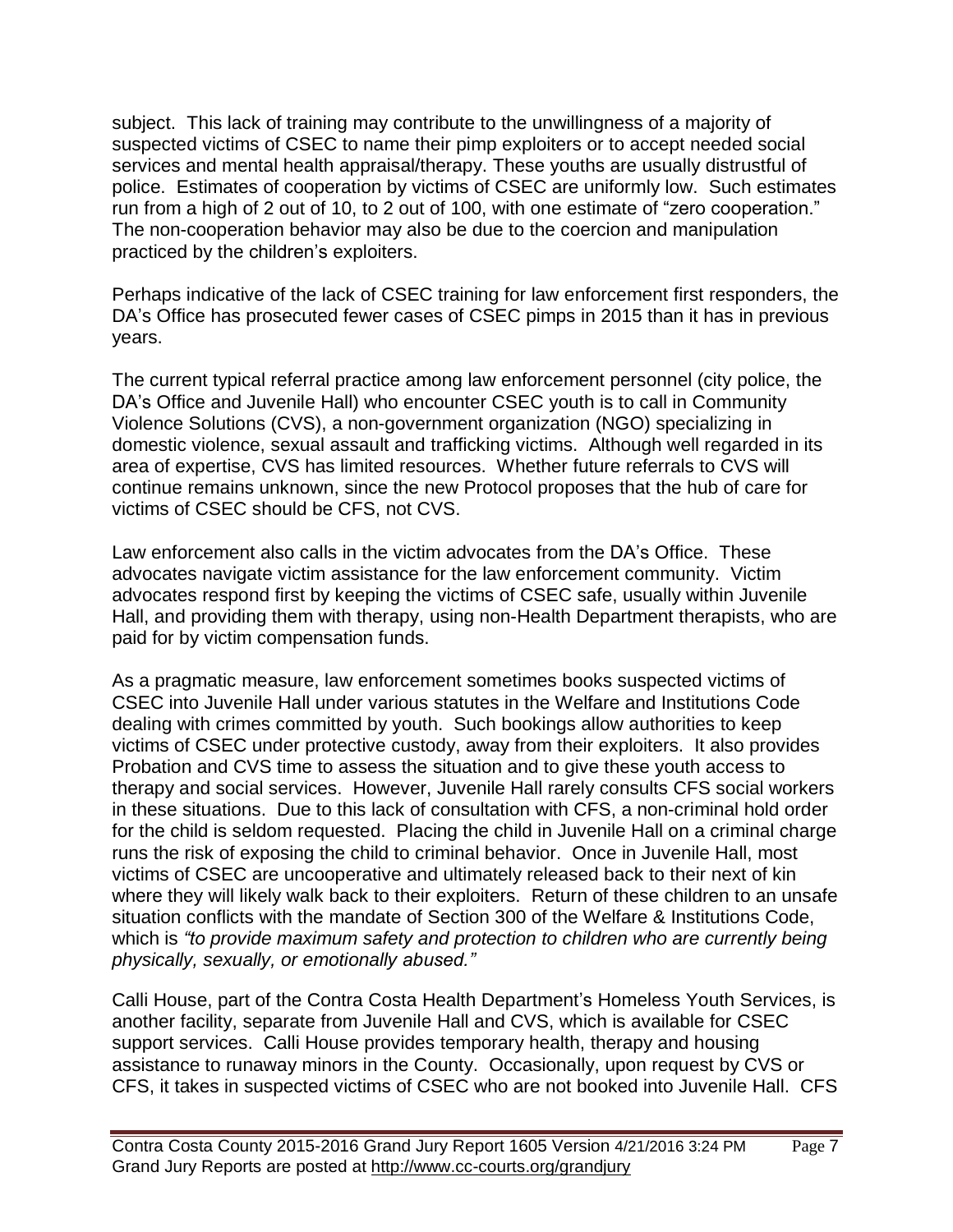does not have an equivalent county-funded temporary housing facility for victims of CSEC.

The County lacks a centralized database covering all CSEC arrests, referrals and pending cases. Such data would be extremely valuable both in assisting law enforcement in tracking down the exploiters, as well as providing a broader and more complete picture of the victims of CSEC and treatment options with the highest chances of success. Some city police departments share CSEC data with the FBI and the DA's Office. Juvenile Hall shares resident data with CVS when called in to assist on suspected victims of CSEC. The DA's Office shares CSEC data with CVS, when utilizing the Children Interview Center for forensic interviews with suspected victims. CFS has its own CSEC data for its child welfare cases. However, such departmentalized data tracking is no substitute for a comprehensive and centralized database open to all agencies within the County.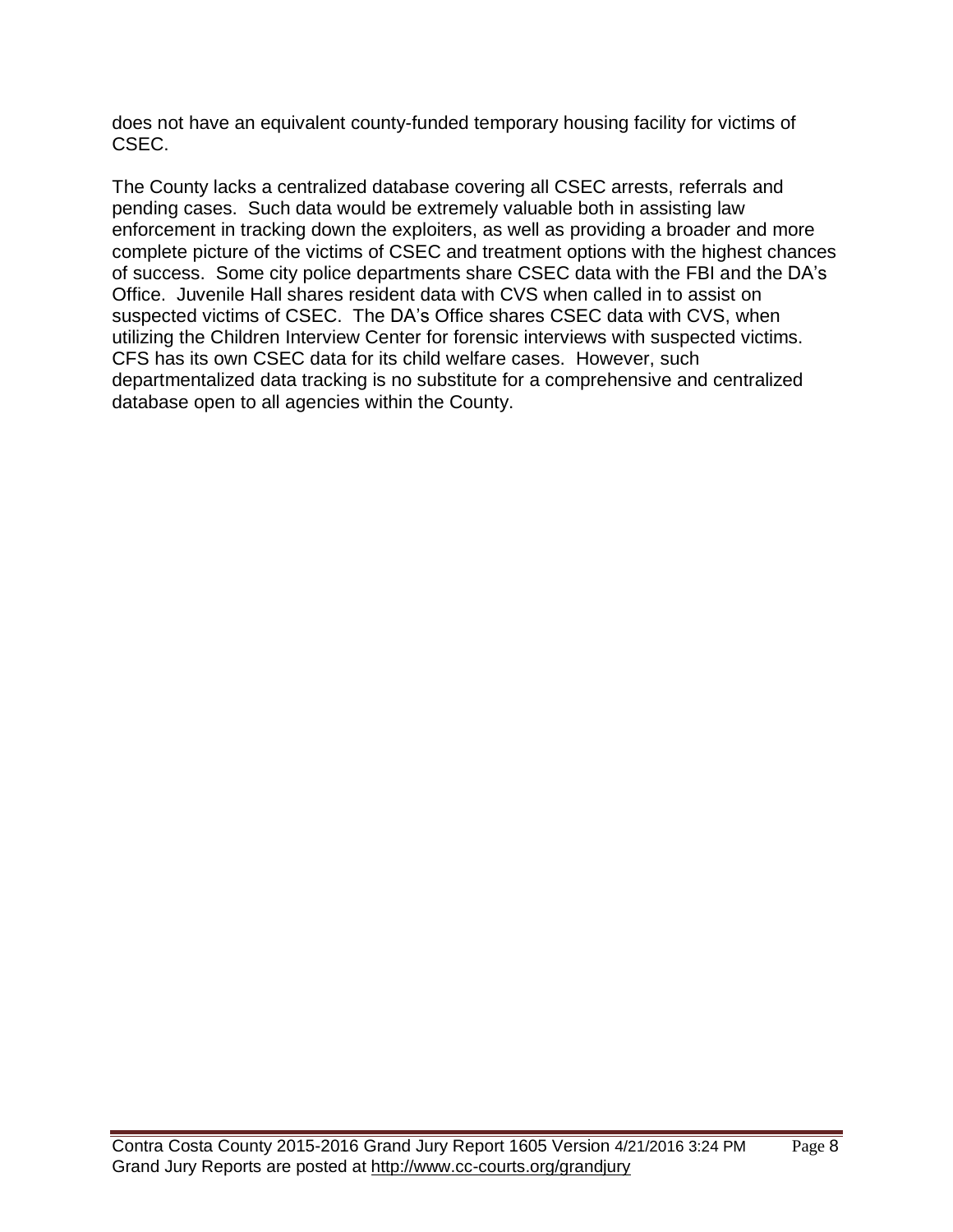#### **FINDINGS**

- F1 A comprehensive system of care for victims of CSEC still has not been fully implemented in Contra Costa County.
- F2 The County is now 15 months into developing and implementing this comprehensive system of care for victims of CSEC that it began developing in January 2015.
- F3 A CSEC Protocol, which provides a comprehensive system of care for victims of CSEC, was prepared under the leadership of CFS.
- F4 The CSEC Protocol provides the framework for cooperation and coordination among the County, its cities and NGOs.
- F5 The State Department of Social Services has released Contra Costa County's allocations of CSEC monies under the Commercially Sexually Exploited Children Program administered by the State Department of Social Services.
- F6 Many social workers in CFS, law enforcement, officers in Juvenile Hall and victim advocates in the DA's Office are not implementing the CSEC Protocol because they have not seen it.
- F7. CFS, the leader of the Oversight Committee, has not followed up with its interagency partners that have signed off on the Protocol, but have not submitted their own CSEC department plan/protocols to the Oversight Committee.
- F8 CFS lacks personnel who can act as the hub of all CSEC referrals from law enforcement by assessing the health, psychiatric and physical needs of victims of CSEC and who can navigate these services for them.
- F9. Suspected CSEC victims are being arrested and booked into Juvenile Hall for their own safety pursuant to various statutes under the Welfare & Institutions Code, relating to infractions and crimes committed by youth, while the County assesses the appropriate health and social services to provide.
- F10. The County has not provided funding to CFS for temporary housing facility for victims of CSEC.
- F11. No single database covering all CSEC-related arrests, referrals and pending cases exists in the County.
- F12. Due to the lack of a single database in the County covering all CSEC-related arrests, referrals and pending cases, the County does not know the number of victims of CSEC and where they are located.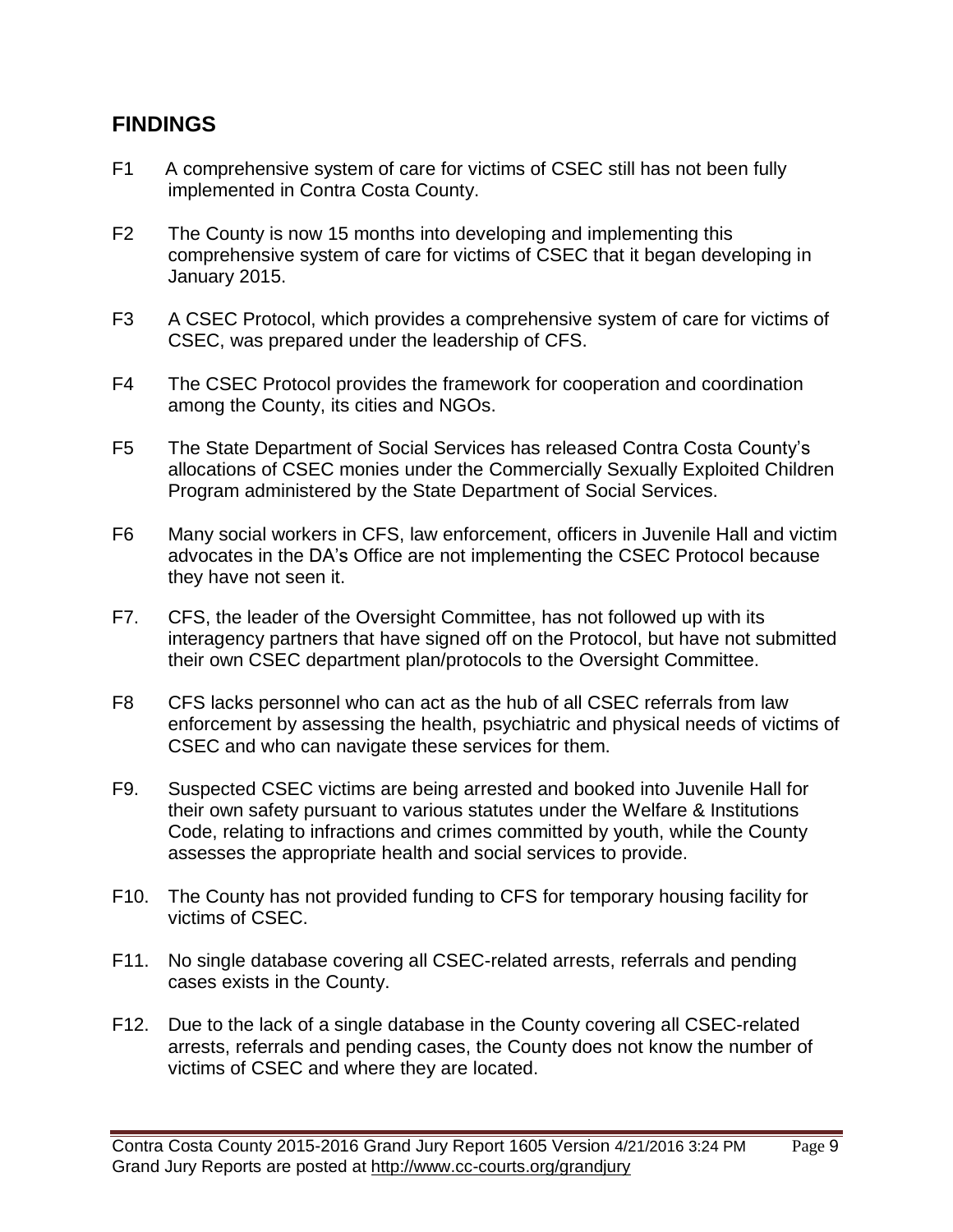- F13. County personnel and law enforcement dealing with victims of CSEC are wellmeaning, compassionate and dedicated people trying to make the best of a very difficult situation.
- F14. Most County personnel and law enforcement dealing with victims of CSEC lack in-depth CSEC training, necessary facilities for temporarily accommodating the victims and a clear-cut plan of action, which lays out how to rescue, protect and serve the victims of CSEC in a manner that is caring and trauma-informed.

# **RECOMMENDATIONS**

- R1 The Board of Supervisors should review the Interagency Protocol for Serving Commercially Sexually Exploited Children in Contra Costa County finalized in October 2015.
- R2 The Board of Supervisors, City Councils and Sheriff's Department should consider recommending that all CSEC interagency partners, as listed in the CSEC Protocol, in Contra Costa County adopt their own CSEC protocols and submit them to CFS for approval.
- R3 The Board of Supervisors should consider directing CFS, as the lead implementing bureau, to follow up on the required plans and protocols from the interagency partners, as listed in the CSEC Protocol, implementing the CSEC Protocol.
- R4 The Board of Supervisors should consider directing CFS to expand its CSEC Response Flow Chart to include all critical steps to be taken for the welfare of the child victim, including mental health evaluation by the Health Department and child Welfare hold requests by the social workers.
- R5 The Board of Supervisors should consider directing CFS to train or hire specialized CSEC personnel who will serve as points of primary referral and assist in navigating the services provided to victims of CSEC utilizing funds provided by the State Department of Social Services.
- R6 The Board of Supervisors should consider directing CFS to follow the model of the Family Justice Centers in assisting victims of CSEC navigate the multitude of available services.
- R7 The Board of Supervisors should consider seeking funds to acquire or lease a physical facility to temporarily house victims of CSEC, which would allow suspected victims of CSEC to be placed in a legal, non-criminal temporary hold, rather than having law enforcement book the child into Juvenile Hall with a criminal charge.
- R8 If the County secures funding to construct or lease a CFS physical facility, the Board of Supervisors should consider housing specialized CSEC navigators at the facility, similar to the model used by the Calli House.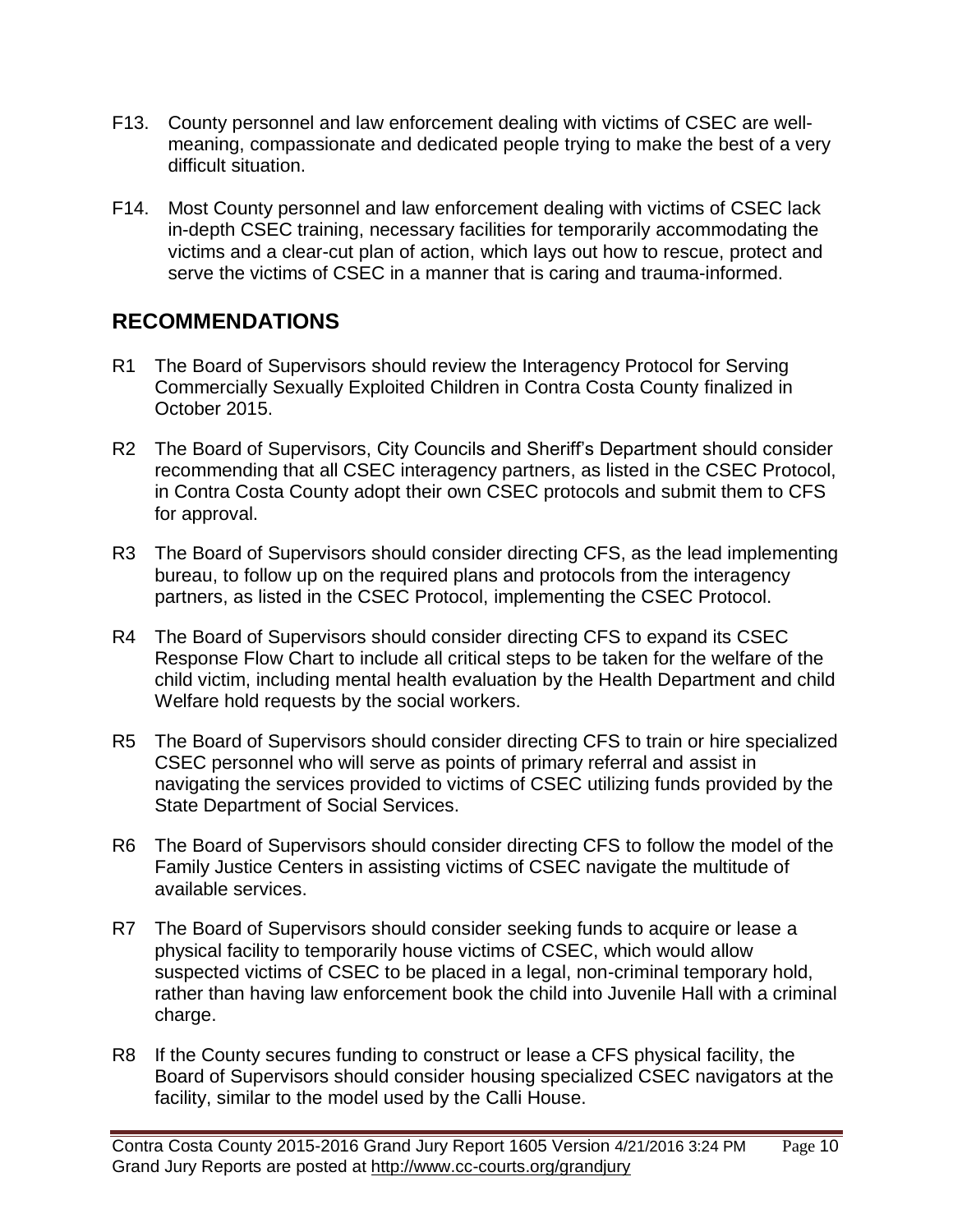- R9 The Board of Supervisors, City Councils, and Sheriff's Department should consider recommending that all first responders (usually law enforcement) refer suspected victims of CSEC to specialized and dedicated CSEC personnel, to be established within CFS.
- R10 The Board of Supervisors should direct CFS to formulate CSEC training programs, containing different emphases for different County departments, interacting with victims of CSEC.
- R11 City Councils and Sheriff's Department should direct law enforcement to avail themselves of CSEC training programs formulated by CFS.

|                                          | <b>Findings</b>                            | <b>Recommendations</b>                            |
|------------------------------------------|--------------------------------------------|---------------------------------------------------|
| Contra Costa County Board of Supervisors | $F1-14$                                    | R <sub>1</sub> -10                                |
| Contra Costa County Sheriff's Department | F6, F7, F9, F11-F14                        | R <sub>2</sub> , R <sub>9</sub> , R <sub>11</sub> |
| City of Antioch                          | F6, F7, F9, F11-F14                        | R2, R9, R11                                       |
| City of Brentwood                        | F6, F7, F9, F11-F14                        | R <sub>2</sub> , R <sub>9</sub> , R <sub>11</sub> |
| City of Clayton                          | F6, F7, F9, F11-F14                        | R <sub>2</sub> , R <sub>9</sub> , R <sub>11</sub> |
| City of Concord                          | F6, F7, F9, F11-F14                        | R2, R9, R11                                       |
| City of Danville                         | F6, F7, F9, F11-F14                        | R <sub>2</sub> , R <sub>9</sub> , R <sub>11</sub> |
| City of El Cerrito                       | F6, F7, F9, F11-F14                        | R <sub>2</sub> , R <sub>9</sub> , R <sub>11</sub> |
| City of Hercules                         | F6, F7, F9, F11-F14                        | R <sub>2</sub> , R <sub>9</sub> , R <sub>11</sub> |
| City of Lafayette                        | F6, F7, F9, F11-F14                        | R2, R9, R11                                       |
| City of Martinez                         | F6, F7, F9, F11-F14                        | R2, R9, R11                                       |
| City of Moraga                           | F6, F7, F9, F11-F14                        | R2, R9, R11                                       |
| City of Oakley                           | F6, F7, F9, F11-F14                        | R2, R9, R11                                       |
| City of Orinda                           | F6, F7, F9, F11-F14                        | R2, R9, R11                                       |
| City of Pinole                           | F6, F7, F9, F11-F14                        | R <sub>2</sub> , R <sub>9</sub> , R <sub>11</sub> |
| City of Pleasant Hill                    | $\overline{\mathsf{F6}}$ , F7, F9, F11-F14 | R <sub>2</sub> , R <sub>9</sub> , R <sub>11</sub> |

# **REQUIRED RESPONSES**

Contra Costa County 2015-2016 Grand Jury Report 1605 Version 4/21/2016 3:24 PM Page 11 Grand Jury Reports are posted at http://www.cc-courts.org/grandjury